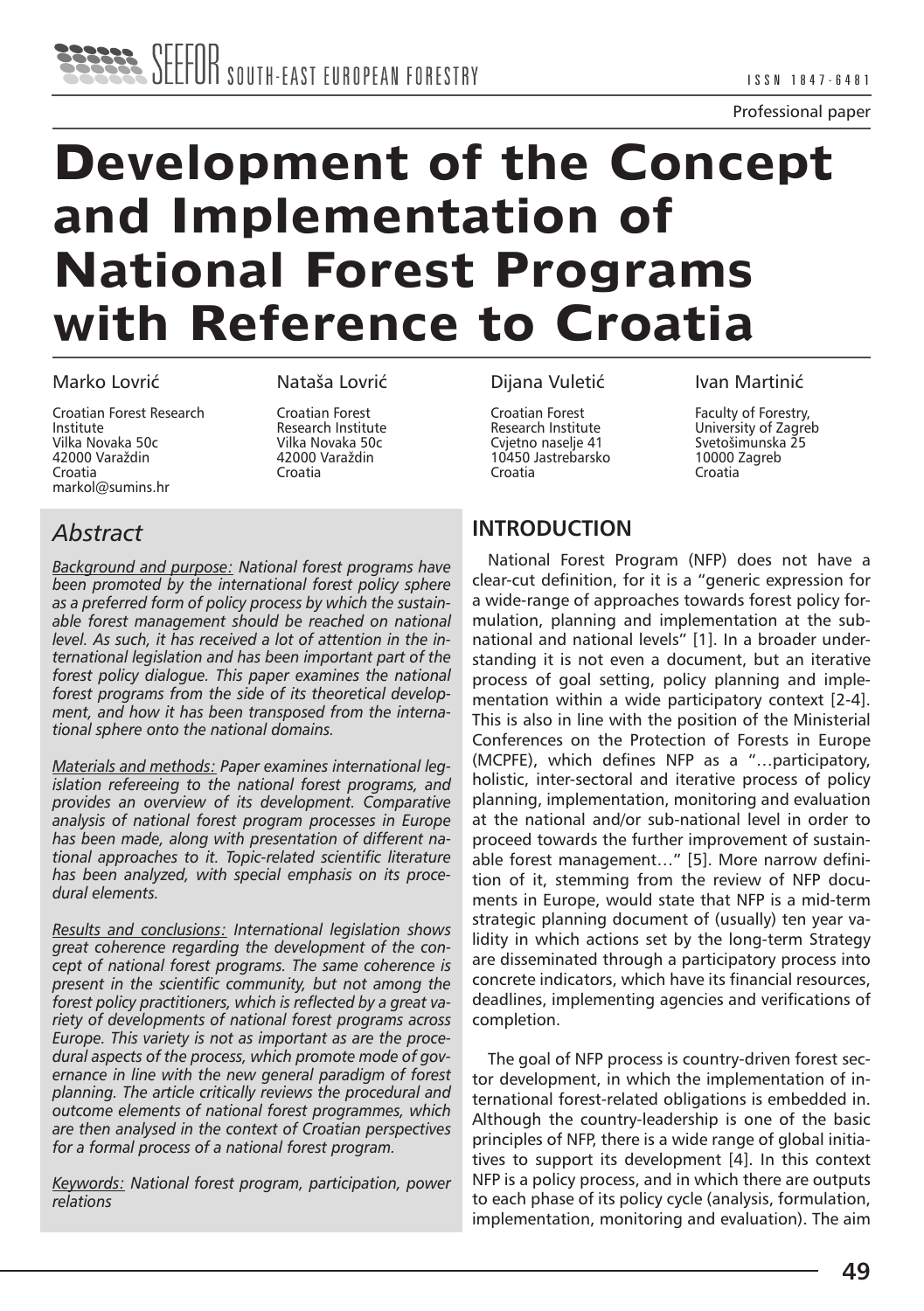of the paper is to review the scientific literature on the NFP, its national implementation in selected countries and to critically review its procedural and outcome characteristics. These findings are then commented in the context of Croatian perspectives on a formal NFP process.

## **MATERIAL AND METHODS**

International legislation that has references to NFPs has been analyzed on global, pan-European, EU and Croatian level. Analysis shows the development of the concept on different levels and the similarities between the approaches.

The data base of the United Nations Economic Commission for Europe (UNECE) of reports on the pan-European Qualitative indicators for sustainable forest management and national implementation of commitments of the Ministerial Conference on the Protection of Forests in Europe has been analyzed. Elements of the analysis were: relation of the strategic documents to a formal NFP process; inclusion of stakeholders in the policy formulation; balance of economic, social and environmental sides of the sustainability in the policy; uptake of MCPFE instruments. A comparative analysis of development of the NFP processes in 32 European countries has been made. The NFP documents referenced in the UNECE's data base have been analyzed, and a short overview of examples of different development paths of the national NFP processes has been presented, i.e. the cases of Kirgizstan, Finland, Switzerland, Slovenia, Serbia, and the Federation of Bosnia and Herzegovina, Bosnia and Herzegovina.

Scientific literature on NFP has been analyzed, and emphasis has been given on the definition, principles and rationale of the NFP. Critical discussion on the concepts related to procedural elements of the NFP has been made, notably the participation, legitimacy and power. Article ends with a series of recommendation for improving the formulation of NFP documents, with special reference to Croatia.

### **On the concept of NFP**

There is broad common understanding on what the principles of a NFP are, both on the global [1] and on the European [5] level. The presence of these elements in national forest policy is what defines an NFP, and summed up, these principles are [6]:

- *Public participation* is the key to the coordination of participants who seek to use forests for their specific interests.
- *Holistic and intersectoral co-ordination* should ensure that those sectors affecting, and those affected by forest management have an input to the policy process.
- *Decentralization* refers to the co-ordination of actors operating at different levels.
- *Long term, iterative and adaptive planning* takes account of failure to achieve goals, as well as of the changing environment and allows for flexibility and adjustment in NFPs.

Along with the principles of NFP, there is also an understanding on what the goal of NFP is, and it can be defined as "… to promote the conservation and sustainable use of forest resources to meet local, national and global needs, through fostering national and international partnerships to manage, protect and restore forest resources and land, for the benefit of present and future generations" [7].

However, in the international processes referring to NFP (IPF/IFF/UNFF and MCPFE) there is no mention on the reasons why the "principles of NFP" should be used in order to reach vague goals as defined by FAO. This lack of explanation makes NFP and its theoretical foundation a normative and politically defined concept [3]. The abstract and imprecise nature of goals and principles of NFPs is the reason why there is no general understanding on the role and the specific content of NFP among the forest policy practitioners in Serbia [8], Germany and Bulgaria [9], or even across Europe [10]. However, this is not the case with the scientific community. Although it is not possible to draw a causal relation to the NFP, there is nonetheless a direct complementary link [11] to the new general paradigm of forest planning [12], in which policy process is characterized by a bargaining system with participation of all relevant actors that strive for a consensual solution within an iterative, fragmented planning process. These are the characteristics of policy process through which international forest policy sphere is trying to incorporate itself onto the national forest policy sphere. The strong international focus in NFP process may be caused by many reasons. Aside from the reason of increasing the rationality of management of forests resources, other reason could be expansion of influence of international organizations onto the national forest policy domain, which should be viewed in the context of failure to produce so far an internationally binding document on forests. And yet another reason could be the inclusion of interests of environmentalists groups onto the national forest policy formulation [13].

Whatever the underlying causes for NFPs are, it can be stated that theoretically the essence of NFP is about policy change in usually hierarchical governmental organizations, which consists out of redefining roles and responsibilities of institutional actors, changing the relationships between stakeholders and transforming the public forestry sector organizations.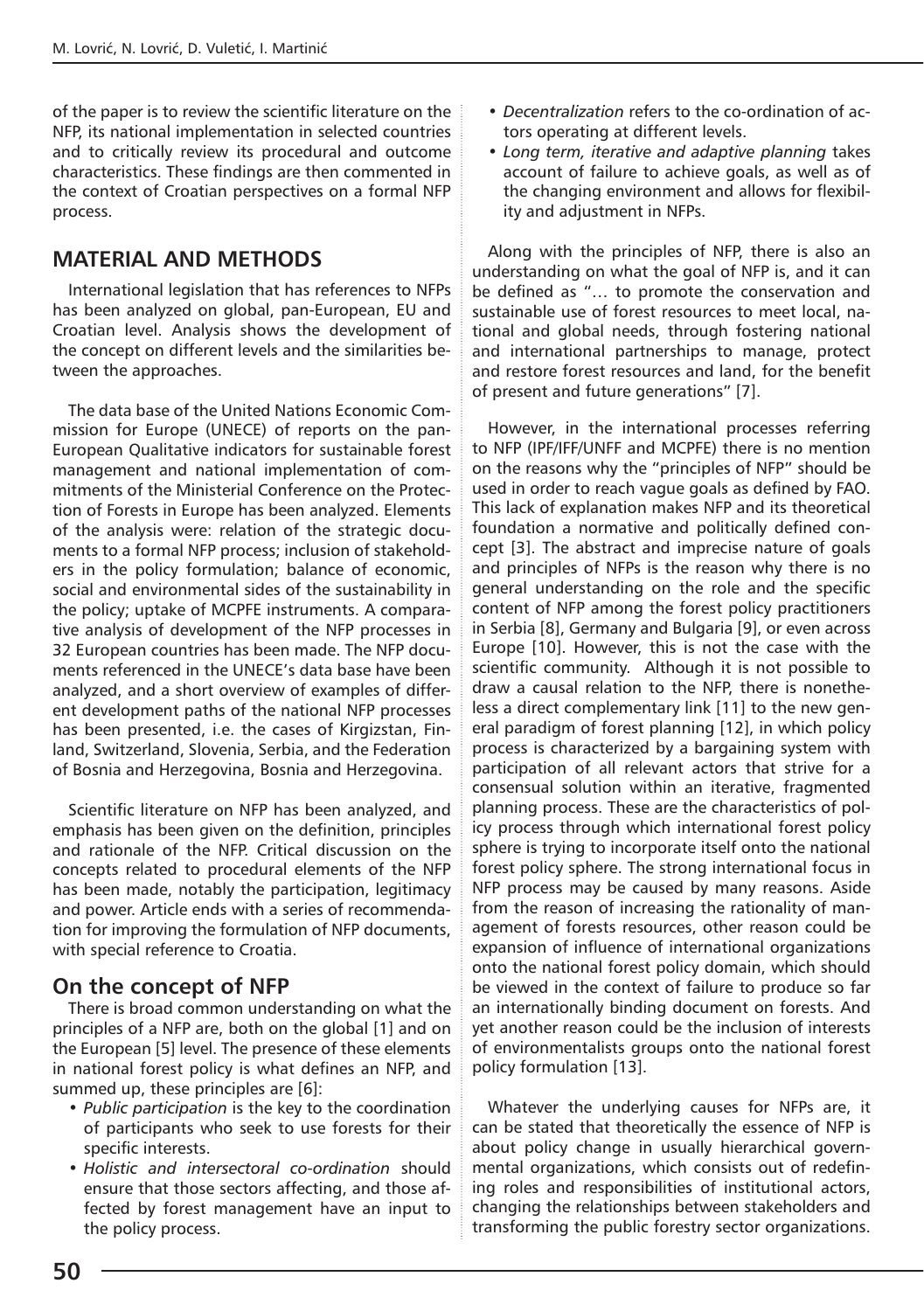This new mode of governance that NFPs promote can be seen as an informal network of public and private actors which co-operatively strive for the realization of a common benefit – the sustainable forest management [6]. It is important to recognize that by following "principles of NFPs", the policy formulation process in fact produces new knowledge and brings about new capacities, thus incorporating goal setting into the process, and making the process itself as the central component, and not the agreed upon document. On a more theoretical level it can be stated that the NFP process has moved away from the "classical policy planning (implementing public goals through state administration based on rational choice among alternatives [14]) and onto the concepts of communicative action [15] and deliberative democracy [16, 17]. This trend is also present in the forest policy science itself, as the "old" idioms (interest groups, power, public administration) and theories (positivism) have been replaced by new idioms (governance, policy discourses) and theories (neo-institutionalism, discourse theory [18, 19]). In this context the NFP process should not be based on formal bureaucratic organization, but on a collaborative model of organization with coordinative, directive and team elements, whose general structure is constant, but the members and the content of its elements vary over time [20]. The most important prerequisite for such structure are strong participatory mechanisms.

# **International legislative framework of NFPs**

The origins of the NFP process can be found in Tropical Forestry Action Program (TFAP), which was an international response to the growing awareness on deforestation. The TFAP was promoted by the Food and Agriculture Organization of the United Nations (FAO) and the World Resources Institute (WRI), which were supported by the World Bank (WB) and the United Nations Development Program (UNDP). The TFAP were a technocratic planning tool, implemented by external staff, and focused mainly on the forestry sector and its' financial support [26]. This lineage can be seen as in 1999 FAO had defined NFP as an instrument for coordinating external assistance for a implementation of a strategic forestry documents on a national level [8], and seven years later [4] has moved to the broad definition from the beginning of this text. It can be stated that generally TFAP failed, due to the restricted point of view, limited agenda, fading sense of national ownership and donor-dependency [4].

At the United Nations Conference on Environment and Development (UNCED) in 1992, within the Chapter 11 of the Agenda 21, a commitment to the development and implementation of "national forestry action programs and/or plans for the management, conservation and sustainable development of forests" was formulated. Same commitment was further on developed by the Intergovernmental Panel on Forests (IPF), The Intergovernmental Forum on Forests (IFF), the United Nations Forum on Forests (UNFF; all succeeding one another) and the Commission for Sustainable Development's (CSD) first working group for forests. The basic message was that NFPs should be a national framework for the implementation of forest-related commitments stemming out of UNCED [13]. The most comprehensive product of these efforts is the 270 IPF/IFF Proposals for action [27] that were produced between the years 1995 and 2000. The implementation of (150) IPF Proposals for action through NFPs can be clustered into the following groups, which appropriately depict the basic pillars of NFP process [28]:

- 1.Develop and implement a holistic national forest program which integrates the conservation and sustainable use of forest resources and benefits in a way that is consistent with national, sub-national and local policies and strategies - measures 17a, 70a, 77f and 146e;
- 2.Develop and implement national policy goals and strategies for addressing deforestation and forest degradation in a participatory manner - measures 29a and 29b;
- 3.Improve cooperation and coordination systems in support of sustainable forest management within national forest programs which involve all stakeholders including indigenous people, forest owners and local communities in forest decision making - measures 17b, 17f, 17h, 40e and 77f;
- 4.Develop and apply criteria for effectiveness and adequacy of forest programs - measures 58d and 71b;
- 5.Monitor and evaluate implementation progress of a national forest program including the use of criteria and indicators for sustainable forest management - measures 17a, 17d and 71b;
- 6.Develop and promote the concept and practice of partnership, including partnership agreements, between all actors in the implementation of national forest programs - measures 17a, 17i, 40g, 40n, 46e and 77c.

Further call for implementation of the IPF/IFF Proposals for action was made in the Non-legally Binding Instrument on All Types of Forests [29]. The same document also states that NFPs should be integrated with instruments of sustainable development and poverty reduction.

The importance of NFPs is also recognized within Forests Europe (formerly known as the MCPFE) policy process. The first mention of NFP in MCPFE process is in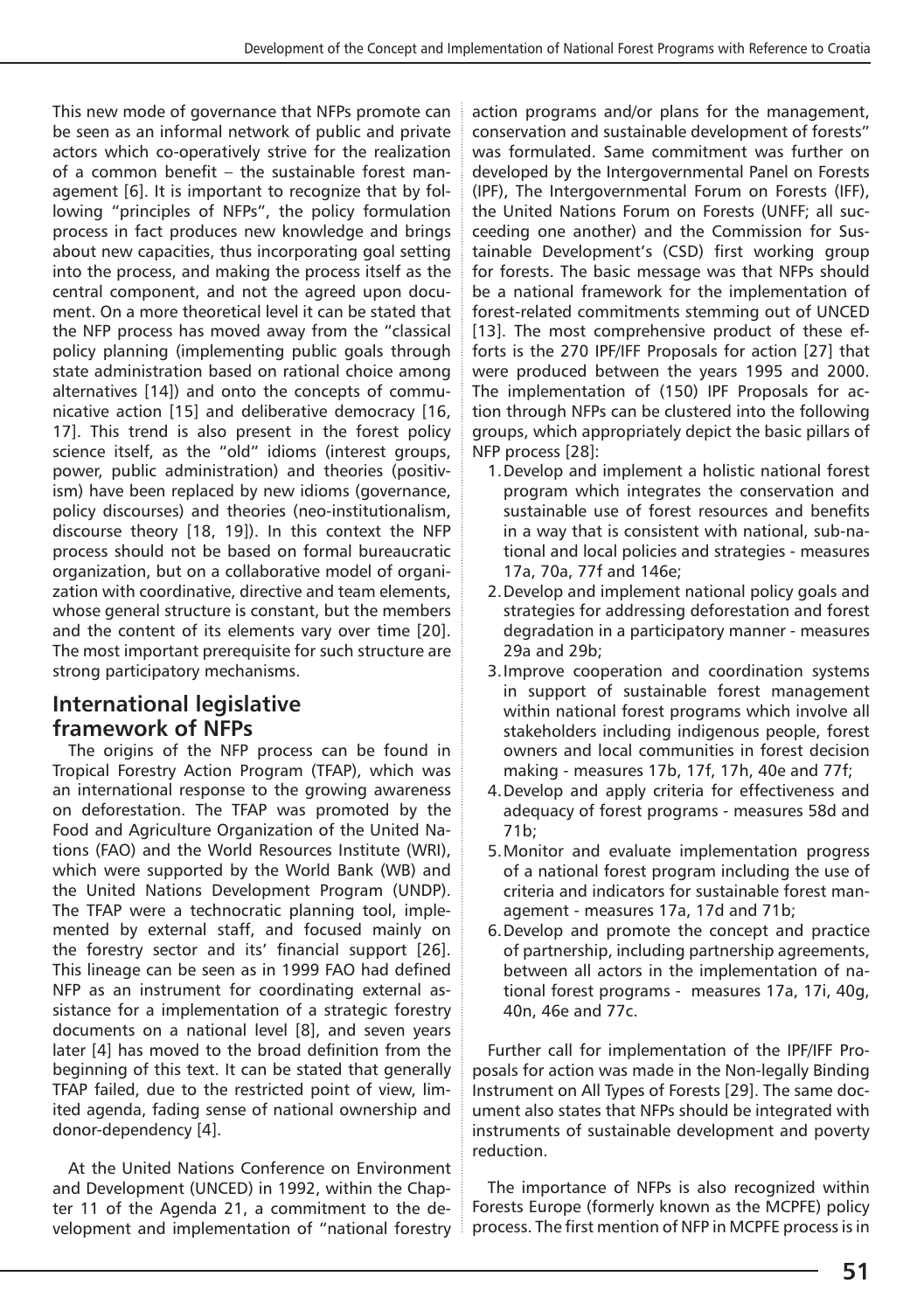the Resolution H3 [30], in which the members of the European Community commit themselves to assist countries with economies in transition to develop their NFPs. Five years later in the Resolution L2 [31] the Pan-European (quantitative) Criteria and Indicators for Sustainable Forest Management (C&I for SFM [32]) were endorsed as a reference framework for the formulation of NFPs. The NFP was gaining momentum in the MCPFE process, as it was recognized as the first qualitative indicator in the Improved Pan-European Criteria and indicators for Sustainable Forest Management [33]. At the fourth MCPFE held in 2003 in Vienna NFP was the central topic, as in the Vienna Living Forest Summit Declaration [34] NFP was endorsed as a means for inter-sectoral cooperation. The signatory parties of the Resolution V1 [5] commit themselves to use the MCPFE Approach to NFPs, which is annexed to the Resolution. Other resolutions of the Vienna MCPFE in the same context endorse NFPs as method of implementation of different segments of sustainable forest management (Resolution V3 for social and cultural dimensions of SFM, Resolution V4 for biological diversity and Resolution V5 for implementation of obligations stemming from the UNFCCC). Similar mode of endorsement of NFP was present also in the fifth MCPFE held in Warsaw in 2007, where in the Warsaw Declaration [35] signatory states commit themselves to promotion of NFPs, and in the Resolution W2 [36] commit to coordination of forest and water resources through NFPs and integrated water resources management plans. The strategic importance of NFPs to forestry sector in Pan-European context is evident from the Oslo Ministerial Decision [37] from the sixth MCPFE held in Oslo in 2011, in which the developed and implemented NFPs in all European countries is the first goal of forestry for the year 2020. The EU policy shared the same approach to the NFP as did the MCPFE in the pan-European context, as the EU Forest strategy [38] identified NFPs as a framework through which forest-related international commitments should be implemented. The same statement was made in the EU Forest action plan [39]. The Action plan also states that the development of NFPs should be done through application of the open method of coordination, which is a method based on voluntary actions of the member states of the European Union, and on its soft law (quasi-legal instruments which are not legally binding) mechanisms, such as criteria and indicators, benchmarking, best practices and broad participation.

## **Participation and legitimacy in NFP process**

From the perspective of public administration, there are three rationales why public participation should be included in environmental decision making [21]; it enhances information basis and the scrutiny of environmental matters, it is a part in the well-established international human right legislation, and it constitutes a prerequisite for legitimacy, i.e. public acceptance of decision. Based on Aarhus convention [22] and other legislative acts, the same author gives a series of recommendations for participators decision making within a NFP process, which are presented in Table 1.

Since NFP process should cover wide range of topics through usage of participatory mechanisms, the issue of legitimization of the NFP process arises. This could be solved [23] by making the scope of the process restricted just to its participants, or making the process "Pareto efficient", i.e. to reallocate forest resources in such a way that at least one party is better off, without

*TABLE 1* 

| Recommendations for high participation in NFP process (based on [21]) |  |  |
|-----------------------------------------------------------------------|--|--|
|-----------------------------------------------------------------------|--|--|

| <b>INITIATION PHASE</b>                                                    | <b>PROCEDURAL ASPECTS OF</b><br>THE PROCESS | <b>OUTCOME AND IMPLEMENTATION</b>                                 |  |  |
|----------------------------------------------------------------------------|---------------------------------------------|-------------------------------------------------------------------|--|--|
| Political commitment to implementation of the<br>decision                  | Early participation                         | Participation in developing<br>the outcome                        |  |  |
| Sufficient financial resources                                             | Genuine opportunity<br>to participate       | Participation in implementation                                   |  |  |
| Cross-sectoral representation                                              | Access to information                       | Implementation has taken into<br>account outcome of participation |  |  |
| Independent<br>moderator / facilitator                                     | Standardized rules for<br>participation     | Legal review if implementation violates<br>decision               |  |  |
| Agreement of sharing information and recogni-<br>tion of a long-term scope | Code of conduct                             | Transparent implementation<br>and monitoring                      |  |  |
| Procedures for monitoring<br>and evaluation                                |                                             |                                                                   |  |  |

*1Type of document – formal NFP process; Process guided by NFP principles; similar process; none of the above,*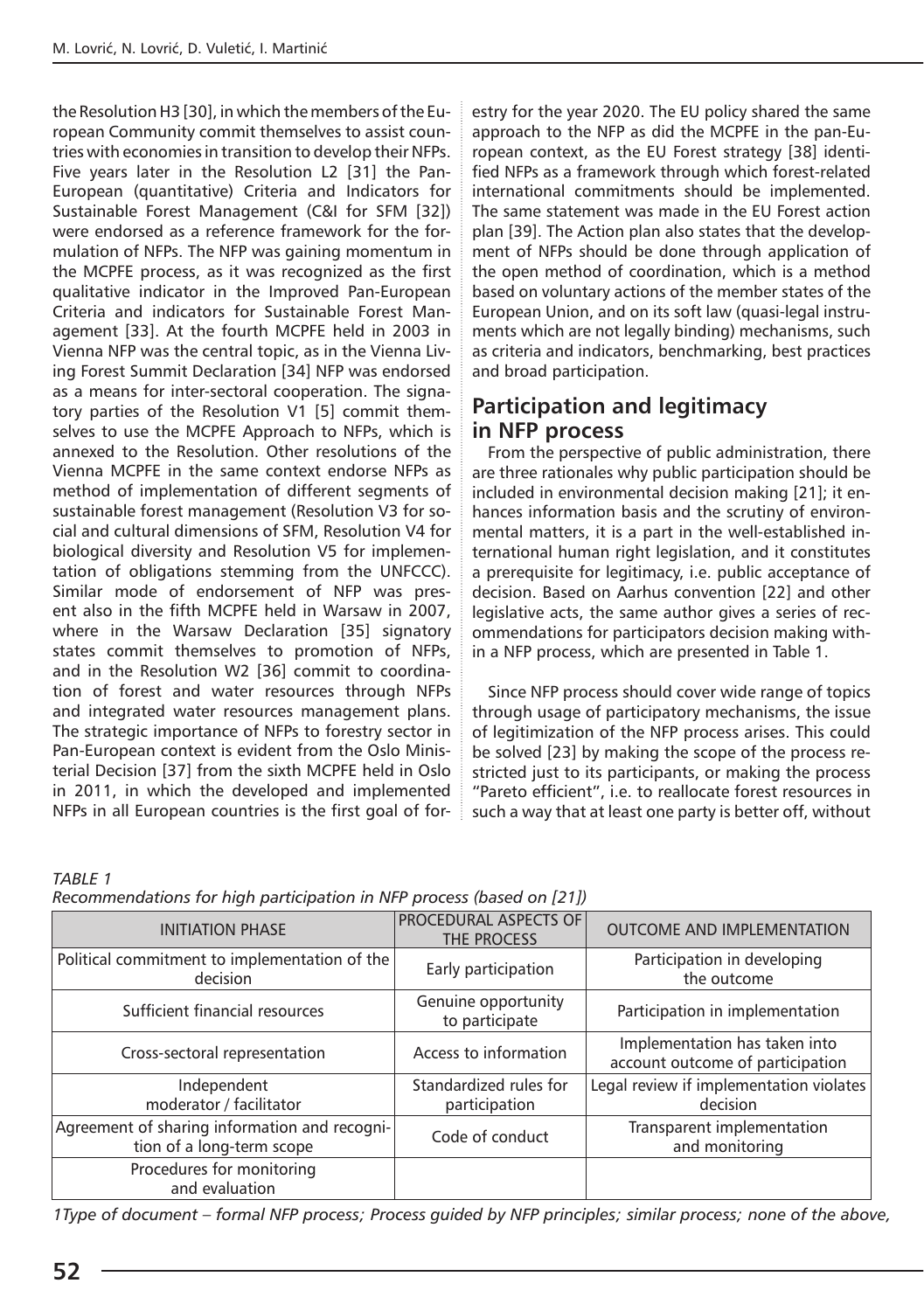making anyone worse off. The practice has showed that this issue is usually resolved by broad stakeholder and public participation, which could have similar issues on its own. Participatory mechanisms exercised through NFP process may lack democratic legitimization, since stakeholders enrolled in it are "neither democratically authorized nor accountable to the population" [24]. One way of circumventing this problem would be opening up of the process to the public, but that would cause serious difficulties in the organization of the process, and would probably be met by a resistance of the representatives of stake-holding groups. Such unrestricted public access to the NFP process would also negate representatives, as it would allow some actors to expand their bargaining power simply by delegating additional participants. Learning from the NFP process in Germany, Elasser [24] argues that public acceptance of forest policy goals could by more improved by appropriately altering the partly incorrect public image of forestry, rather than with providing detailed information about specific goals and their background. Additional problem arise if unanimity is used, since the probability of reaching any decision decreases with the increase in the number of participants, thus perpetuating status quo. Pragmatic solution to these issues would be loosening the conditions of unanimity and unrestricted access when the progress in the NFP process is blocked. Other solutions to the veto situation would be [23]:

• *issue decomposition*

 tracing the specific element of the issue that blocked the progress, and then removing it.

• *issue linkage*

 linking the specific element with many other, making the entire package beneficial to all groups.

The same paper also states a series of procedural strategies for circumventing vetoes: concealing the issue behind vague or ambiguous wording; presiding from binding agreement to a more general notice of attention; putting the disagreement into brackets for later treatment and stating both views in the proposal of the document. These are just some of the procedural elements that the national leadership of the NFP process gives governments considerable discretion to change the relations among actors and ideas, thus affecting in a considerable way the policy outcome [25].

### **Overview of NFP selected process**

The organization that is a global leader in endorsing the NFP on a global scale is the FAO and its NFP Facility. The Facility has been established in 2002 with the goal of supporting stakeholder involvement in the forest policy process. Majority of their activities are set in South America, Africa and Southeast Asia. Up to March 2012 they have implemented 749 activities in

70 partner countries, and 19 activities through 4 regional initiatives [40].

The issue on what NFP is has made it difficult to list which countries have it. One viable source for such list on the pan-European scale is the data base of reports on the pan-European Qualitative indicators for sustainable forest management and national implementation of commitments of the Ministerial Conference on the Protection of Forests in Europe, which belongs to the UNECE [41]. From this data base Table 2 was compiled, which provides some insight into the status of NFPs in Europe

Although the basis for this table are national reports of the respective ministries to the UNECE, the data presented in it should not be taken for granted, as the analysis of the documents referenced in the reports show that the criteria upon which they are characterized as a NFP or other types of documents is not clear. Examples issues are the categorizations forest Strategies as formal NFPs in Croatia and Macedonia [42], or German classification of their formal NFP [43] as being a similar to NFP.

Finland can be considered as a pioneer of formal NFP process [44]. Finnish NFP 2010 [45] was formulated in 1999 through broad public participation (38 experts, 59 public forums with 2900 participants that resulted in 190 written opinions), through strong cooperation with six other ministries and both private and public sector, and which was accompanied by formulation of 13 regional forest programs. The general orientation of this NFP is presented in the first sentence of the summary, as the documents covers "… forest utilization as seen from economic, ecological, social and cultural perspective". The same perspective is kept in the strategic aims of the program, as 7 out of 10 are primary economic. The document was revised in 2005 – 2008 period, when Finland's NFP 2015 was made [46]. The new program states the reasons for the revision: "… the impacts of global competition and Russian wood duties as well as climate and energy policy decisions of the EU". The funding needs of the new program also reflect these reasons, as now only minor role is played by the Ministry of Agriculture of Forestry. Accordingly, the general orientation has also changed, and it is now "… to increase welfare from diverse forests", and only half of the strategic aims are primary economic.

From all the NFP documents enlisted in the UNECE data base the Swiss NFP for the 2004-2015 period [47] has gone the farthest as regards to the operationalization of the strategic aims and in the scope of participation. Each objective has its indicator with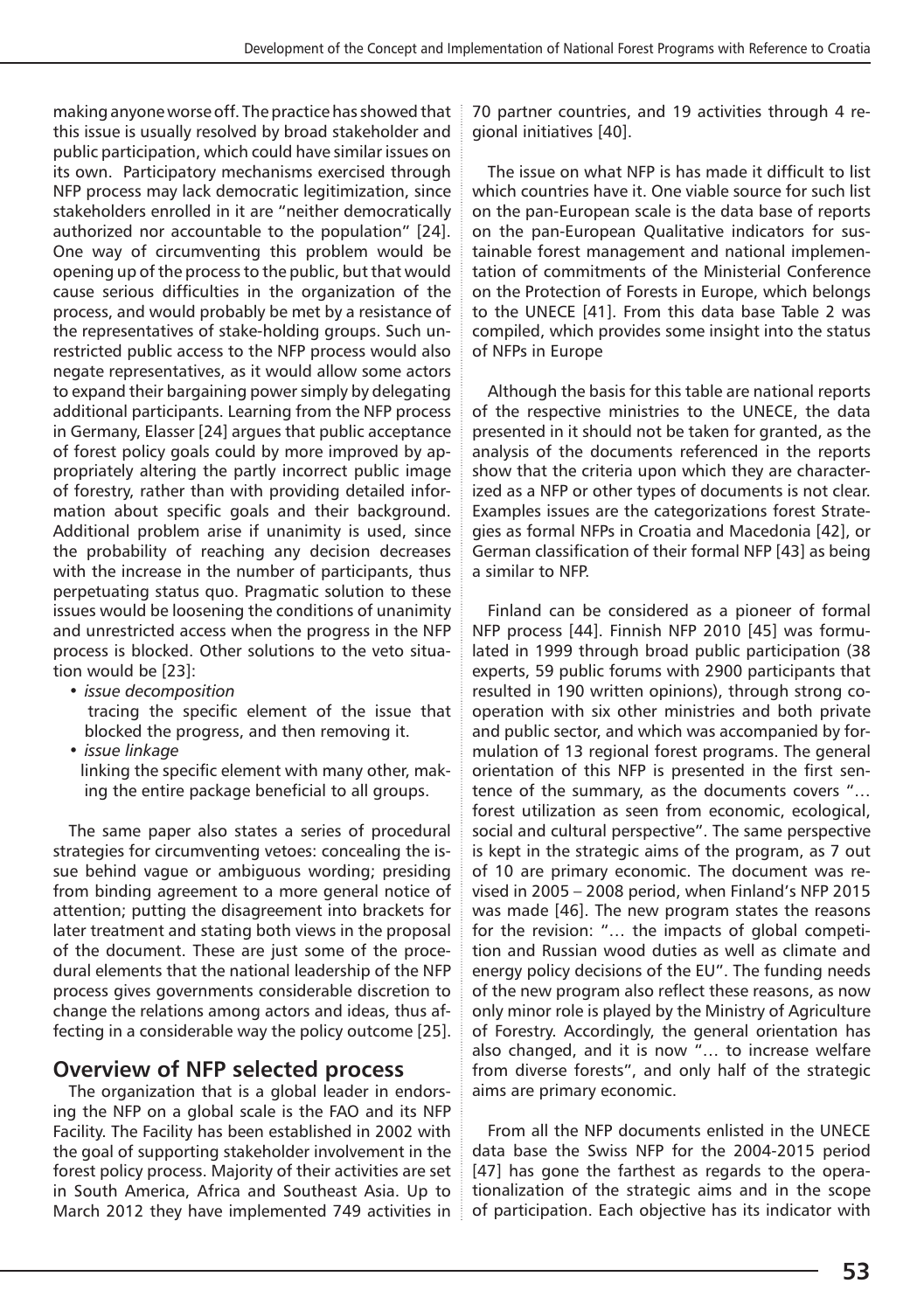| <b>TABLE 2</b>                             |  |
|--------------------------------------------|--|
| Status of implementation of NFPs in Europe |  |

| Country           | Type of<br>docu-<br>ment <sup>1</sup> | Start of the<br>process /<br>year of the<br>most recent<br>document | Inclu-<br>sion of<br>stake-<br>holders<br>(out<br>of 10<br>groups) | Uptake<br>of<br><b>MCPFE</b><br>instru-<br>ments<br>(out of<br>6) | Country                | Type of<br>docu-<br>ment <sup>1</sup> | <b>Start</b><br>of the<br>process<br>/ year of<br>the most<br>recent<br>document | <b>Inclusion</b><br>of stake-<br>holders<br>(out<br>of 10<br>groups) | Uptake of<br>MCPFE in-<br>struments<br>(out of $6$ ) |
|-------------------|---------------------------------------|---------------------------------------------------------------------|--------------------------------------------------------------------|-------------------------------------------------------------------|------------------------|---------------------------------------|----------------------------------------------------------------------------------|----------------------------------------------------------------------|------------------------------------------------------|
| Albania           | guided<br>by                          | 1995/2005                                                           | $\overline{2}$                                                     | 5                                                                 | Macedonia              | formal                                | 2006/2006                                                                        | 5                                                                    | $\overline{2}$                                       |
| Austria           | formal                                | 2003/2005                                                           | 10                                                                 | 6                                                                 | Republic of<br>Moldova | similar                               | 2001/2001                                                                        | 6                                                                    | $\mathbf 0$                                          |
| <b>Belarus</b>    | guided<br>by                          | 2007/2007                                                           | $\overline{2}$                                                     | 1                                                                 | Monte-<br>negro        | guided by                             | 2006/2008                                                                        | 6                                                                    | $\mathbf{1}$                                         |
| Belgium           | Similar                               | 2009/2011                                                           | 9                                                                  | $\overline{4}$                                                    | Norway                 | guided by                             | 1998/2009                                                                        | 6                                                                    | $\overline{2}$                                       |
| <b>Bulgaria</b>   | quided<br>by                          | 2006/2006                                                           | 9                                                                  | 3                                                                 | Poland                 | similar                               | 1997/2005                                                                        | $\overline{2}$                                                       | $\overline{2}$                                       |
| Croatia           | formal                                | 2003/2003                                                           | 6                                                                  | 1                                                                 | Portugal               | quided by                             | 1996/2006                                                                        | 6                                                                    | 1                                                    |
| Cyprus            | formal                                | 2000/2002                                                           | 5                                                                  | 1                                                                 | Romania                | similar                               | 2000/2005                                                                        | 9                                                                    | $\mathbf{1}$                                         |
| Czech<br>Republic | formal                                | 2003/2008                                                           | 6                                                                  | 5                                                                 | Russian<br>Federation  |                                       | 2007/2008                                                                        | 5                                                                    | $\mathbf{1}$                                         |
| Denmark           | formal                                | 2001/2001                                                           | 9                                                                  | 1                                                                 | Slovak<br>Republic     | formal                                | 2006/2007                                                                        | 4                                                                    | $\overline{4}$                                       |
| Finland           | formal                                | 1993/2008                                                           | 9                                                                  | 2                                                                 | Slovenia               | formal                                | 1997/2007                                                                        | 9                                                                    | 3                                                    |
| France            | formal                                | 2006/2006                                                           | 6                                                                  | 4                                                                 | Spain                  | similar                               | 1999/2008                                                                        | 6                                                                    | 5                                                    |
| Germany           | Similar                               | 2008/2008                                                           | $\bar{\phantom{a}}$                                                | 0                                                                 | Sweden                 | similar                               | 2008/2008                                                                        | 9                                                                    | 1                                                    |
| Hungary           | formal                                | 2004/2007                                                           | $\overline{4}$                                                     | $\overline{2}$                                                    | Switzerland            | formal                                | 2004/2004                                                                        | 10                                                                   | 3                                                    |
| Italy             | Similar                               | 2008/2009                                                           | 5                                                                  | 4                                                                 | Turkey                 | formal                                | 2004/2004                                                                        | 1                                                                    | 3                                                    |
| Latvia            | guided<br>by                          | 1998/1998                                                           | 7                                                                  | 3                                                                 | United<br>Kingdom      | similar                               | 2003/2003                                                                        | $\overline{4}$                                                       | $\overline{2}$                                       |
| Lithuania         | formal                                | 2002/2007                                                           | 6                                                                  | $\overline{2}$                                                    | Ukraine                | guided by                             | 2002/2010                                                                        | 5                                                                    | 3                                                    |

*1 Type of document – formal NFP process; Process guided by NFP principles; similar process; none of the above,* 

concrete target value, strategic direction, list of measures, implementing agency with list of partners and follow-up measures. The document was developed in 2002 and 2003 by six working groups comprising out of 130 experts, organized according to the Pan-European Criteria and indicators for Sustainable Forest Management. There were also an NFP Forum with 28 decision makers, and a series of 35 seminars and workshops with 3400 participants. The result was an NFP document with balanced ecological, economical and social components.

Perhaps an unique example of a NFP process is the Kyrgyz one, in which a full logical sequence of policy documents and reforms has been made [48]. Entire process was performed with the assistance of the Kyrgyz-Swiss Forestry Support Program (1995-2009), by whose help the entire organizational structure of the sector has changed [49].

The formulation of strategic documents was done through the usage of a "mixed method" of decision making [50], by which the deductive instrumental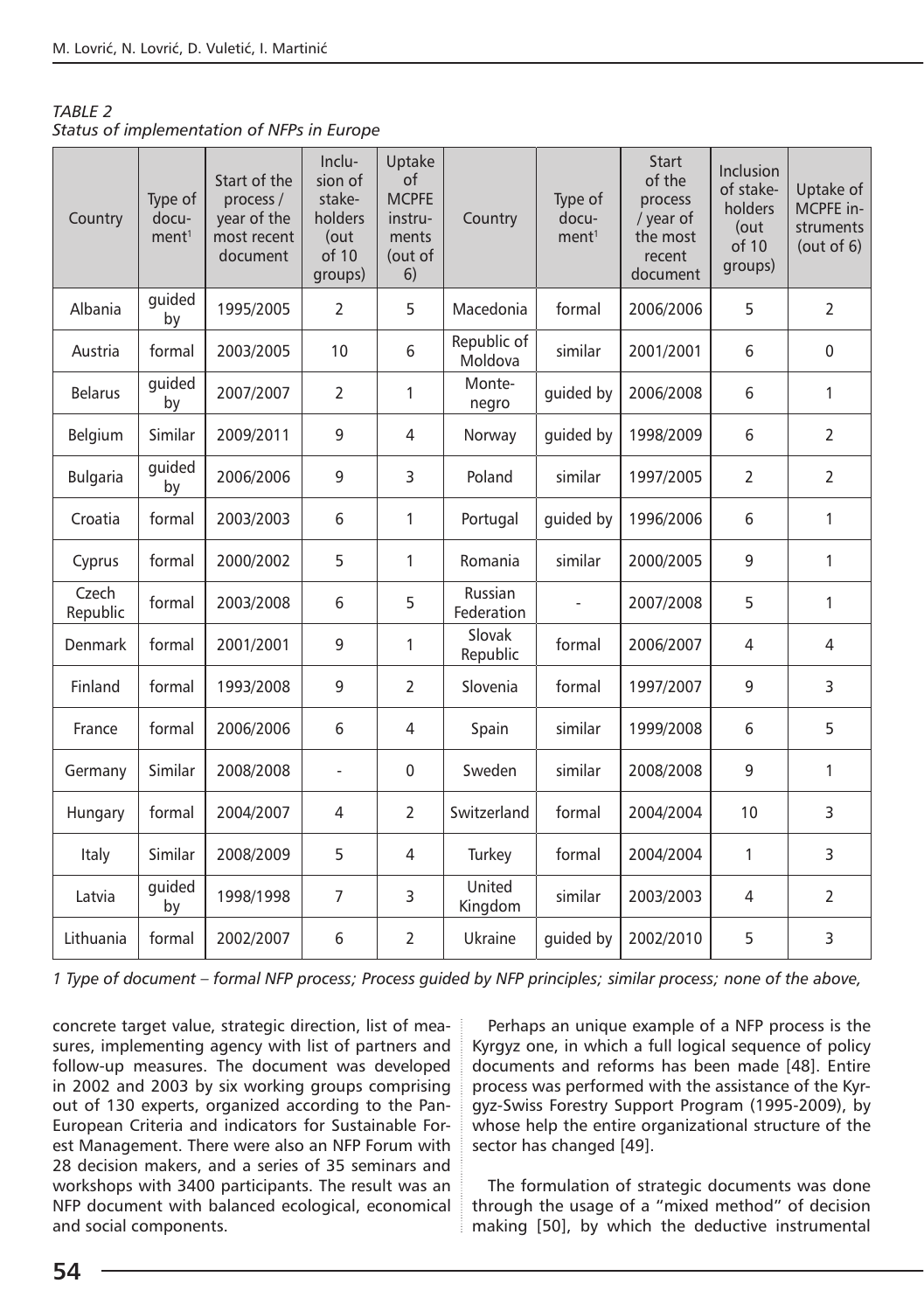("top-down") approach is combined the communicative ("bottom-up") approach. Practically this means the application of through negotiations between all interest groups in all steps of instrumental rationality (identification of problems, formulation of objectives, selection of means and implementation, monitoring and evaluation). Conceptually a sequence of policy reform can be represented by a "double spiral of power re-distribution" [50], in which the first outward spiral is characterized by a policy learning process, and is followed by an inward spiral characterized by policy negotiation.

The National Concept (i.e. a strategy) for Forestry Development was made in 1999, and since it comprised mostly out of short-term provisions, it was revised in 2004. National forest program was made the same year [52] which disseminated the 10 strategic lines in finer detail. The NFP explicitly specifies the need for Integrated Management Plans as a basic tool for its practical implementation at the sub-national level [48], and sets a clear division between control/ regulation responsibilities and economic function that should be privatized. The essence of the ten strategic lines was also kept in the National Action Plan (NAP) [53], which regulated the development of the sector in the period 2006-2010. Both NFP and NAP in Kyrgyzstan have clearly defined implementing agencies, expected results, indicators, resources and time frame.

The organizational changes that were introduced by the NAP led the sector to the increasing of authority of the central administration. However, the implementation of the NAP can be characterized as poor [49]. The strategic documents were not followed by a new law that would support it, and the same situation is with by-laws. In 2011, the state forest implementing agency had staff of 11, and so the field-level forestry enterprises played a key role in the sector. These organizations had too poor funding to improve the status of forest, and very low salaries of its employees stimulated illegal logging [49]. In this case it seems that when the donor-driven "by-the-book type" reforms ended, the strategic determinants of the sector failed to cope with the day-to-day reality of a transition country.

A good example of different type of progression in formal NFP is Slovenia, who's first NFP [54] is in fact a strategy [55] with a strong ecological orientation. The Strategy was accompanied with an Operational Program of forest development 1996-2000, which only provided a financial framework for the goals set in the Strategy. Second NFP process started in 2005, and in 2007, with the help of five thematic workshops and 14 regional forums, Slovenian second NFP was made [56] The document is essentially a list of sectorspecific, ecologically oriented broad guidelines with indicators that have no threshold values, and with no financial frame of implementation. Although operational plan with concrete measures and responsible actors was set to supplement the NFP, until now such document was not made.

NFP process of Serbia can be characterized as a process of change. It began in 2003 with FAO's project "Institution development and capacity building for NFP of Serbia" and continued in 2005 with another FAO's project "Forest sector development in Serbia". The most important outcomes of the projects [57] were the Draft National Forest Policy, which was adopted in 2006 as a Strategy, and the fourth draft of the Law on Forests, which didn't came into power so far. At the same time the project of the Norwegian Forestry Group "Program for forest sector of Serbia" focused on more technical aspects of policy change, such as development of cost-effective forest management, development GIS capacities, national forest inventory and forest certification. All of those have strengthened and changed institutional environment of the forest sector in Serbia, and strive to a goal of National forest program in compliance to the procedural requirements of new modes of governance and adherence to the international forest-related commitments. So far such document has not been made.

The NFP process in the Federation of Bosnia is much more focused than in Serbia, in which the outline of the NFP document [58] has been made with balanced aims and list of thematic areas. Strong participation is present in many detailed sub-sectoral progress reports that have operational action plans with indicators, deadlines and implementing agencies; however so far there is no unifying text.

## **Power relations and procedural design of NFP**

Power distribution among participants of the NFP process is an important factor contributing to the influence of stakeholders to the NFP process, and thus to the degree of realization of their interest in the outcome document. Most probably any NFP process will contain uneven distribution of representation of interests, due to the facts that specialized interest groups are more likely to be organized than general interests [59], and that costs and benefits of participation differ among interest groups [23]. One way of managing power misbalance would be designing the participatory and procedural aspects of NFP on a strong foundation in stakeholder analysis that makes the power relations overt; an example of which could be the work of International Institute for Environment and Development [60]. Another issue would be the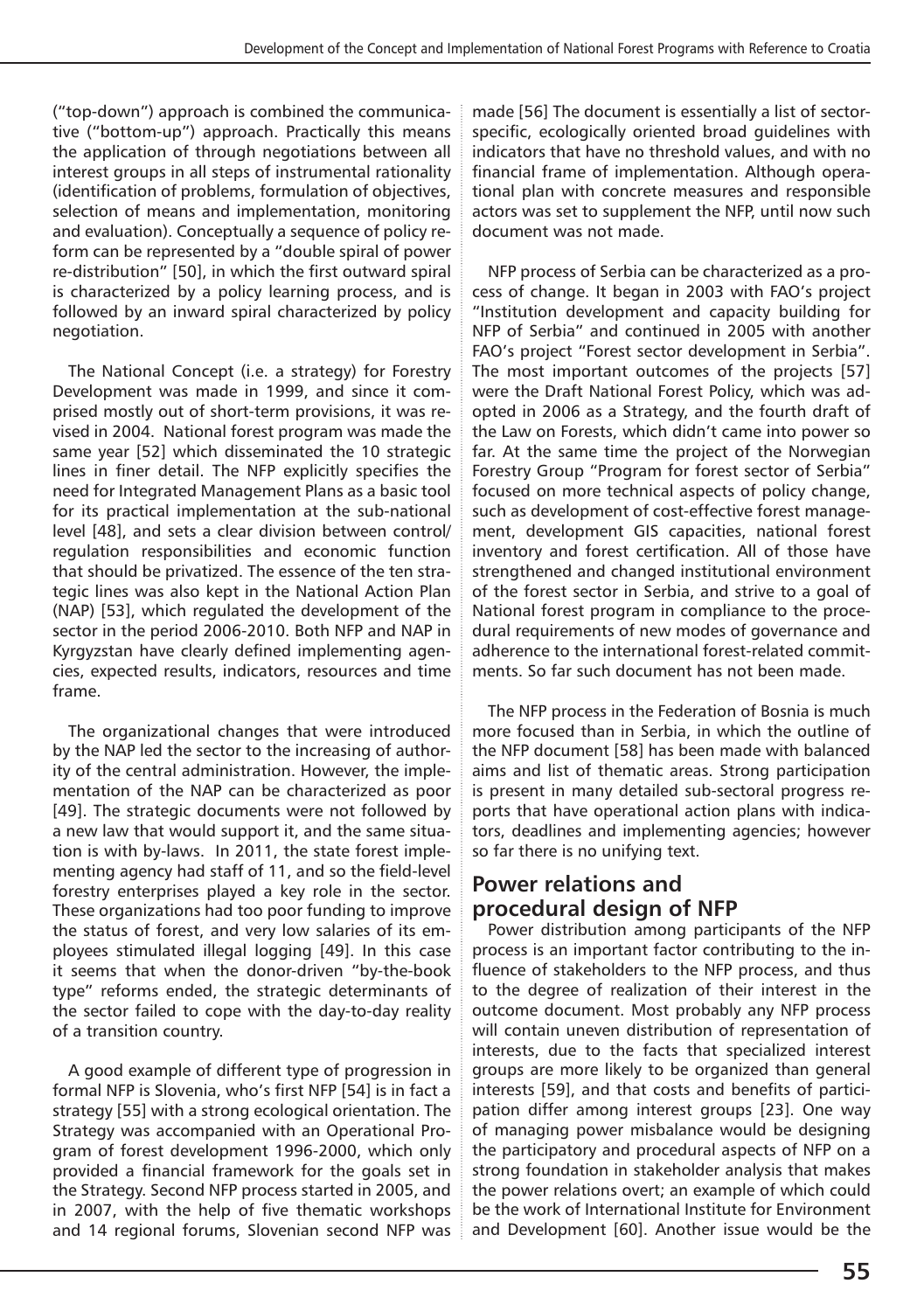principal-agent problem [61], by which the representatives of stakeholder groups may have little bargaining power, and that they may have their self-interest that diverge from the interests of their principals. This problem can be circumvented if the process is composed out of high-ranking representatives that have more discretionary power.

Goals within NFP process may be weakly defined, because powerful users of forests are opposed to further regulation through binding decisions, and so goal setting and inter-sectoral coordination within a NFP process may have just symbolic success in a form of a binding document that will not produce and substantial change. As such, the NFP document can be used by those leading the process as a tool by which they can raise public demand for their specific interests (as opposed to similar strategic documents from other sectors). Based on regional planning experiences from 11 Central European Countries, Krott [62] makes the following recommendations for the formulation of NFP:

- Focus on selected goals in which broad coordination of stakeholders can be achieved, in order to ensure at least some binding potential of the document.
- Make clear to forest users that the NFP process is a tool by which the sector will cope actively with demands and restrictions coming from its surrounding – this will diminish their rejection of additional regulation.
- Combine the NFP formulation with the modernization of the state forest enterprise – with clearly defining the multiple productions of forests (such as recreation, nature protection and non-wood forest products). With this strategy specific state budgets can be formulated, and NFP could help legitimize the demands of the state forest enterprise towards the public funds and the central government – and by doing so, NFP would gain a powerful supporter.
- Mediation Use NFP as a mediator between all forest users, and so maintains its political influence. Mediation has its problems, since it requires social skills not common to foresters, and that certain interest groups and other parts of state administration might become aware of the power and increase in competence that the mediator role brings, and thus they might challenge it.
- Use NFP as an innovation tool for bringing about new products that are specific to forestry – examples of the stated may be creation of a market for the vast forest-related data contained within the information system of the state forest management company.

Not taking enough account of the power relations among stakeholders may even cause writing of an obituary to the NFP concept itself [60], as the Finnish NFP 2010 with its strong adherence to procedural justice produced symbolic NFP program dominated by neo-corporatist network of key forest policy stakeholders that pushed for enlargement of timber production subsidies [63, 64]. In Germany the NFP process was used by the forestry coalition to stall at that time powerful nature conservation coalition in a long lasting negotiation process, with the goal of perpetuating the status quo. In Bulgaria the NFP process was understood by three different coalitions (state forestry, private forestry and the nature protection) as a tool to transform their policy core beliefs into public policy – and when it became obvious that this could not happen, the process was abandoned [10]. The examples described above show that usage of the deliberative mode of governance (and all of its principles that the scientific literature suggests) does not guarantee outcome justice in a NFP process, and that just as easily due to the determinants of power misbalance mean the consolidation of power of the major stakeholders.

The power relations among national stakeholders are not only determinant of the NFP process. The reliance on externally funded projects in the short run produces an NFP process characterized with strong procedural justice (as in Kyrgyz and Serbian case), but in the long run halts the process when the funding ends; as in Serbia it is unclear whether a document more substantive than the Strategy will be made, and the implementation of the strategic documents in Kyrgyzstan is under question.

The usage of NFP as a mechanism for implementation of international legislation is evident in all reviewed European examples. However the uptake of MCPFE instruments (most notably C&I for SFM) is not pronounced. Although the C&I for SFM are extensively used in the mostly technical reporting on forests [65, 66], from the data base of the UNECE of reports on the pan-European Qualitative indicators for SFM and national implementation of commitments of the MCPFE it is evident that they are not widely recognized as a platform upon which national forestry processes are built. This situation is currently being researched within the "CI-SFM" (Implementing Criteria and Indicators for Sustainable Forest Management in Europe) project led by the EFICENT-OEF office of the European forest institute [67], The qualitative C&I for SFM are recognized in the international forest policy domain, as they are one of the platforms for the negotiations on a legally binding agreement of forests in Europe.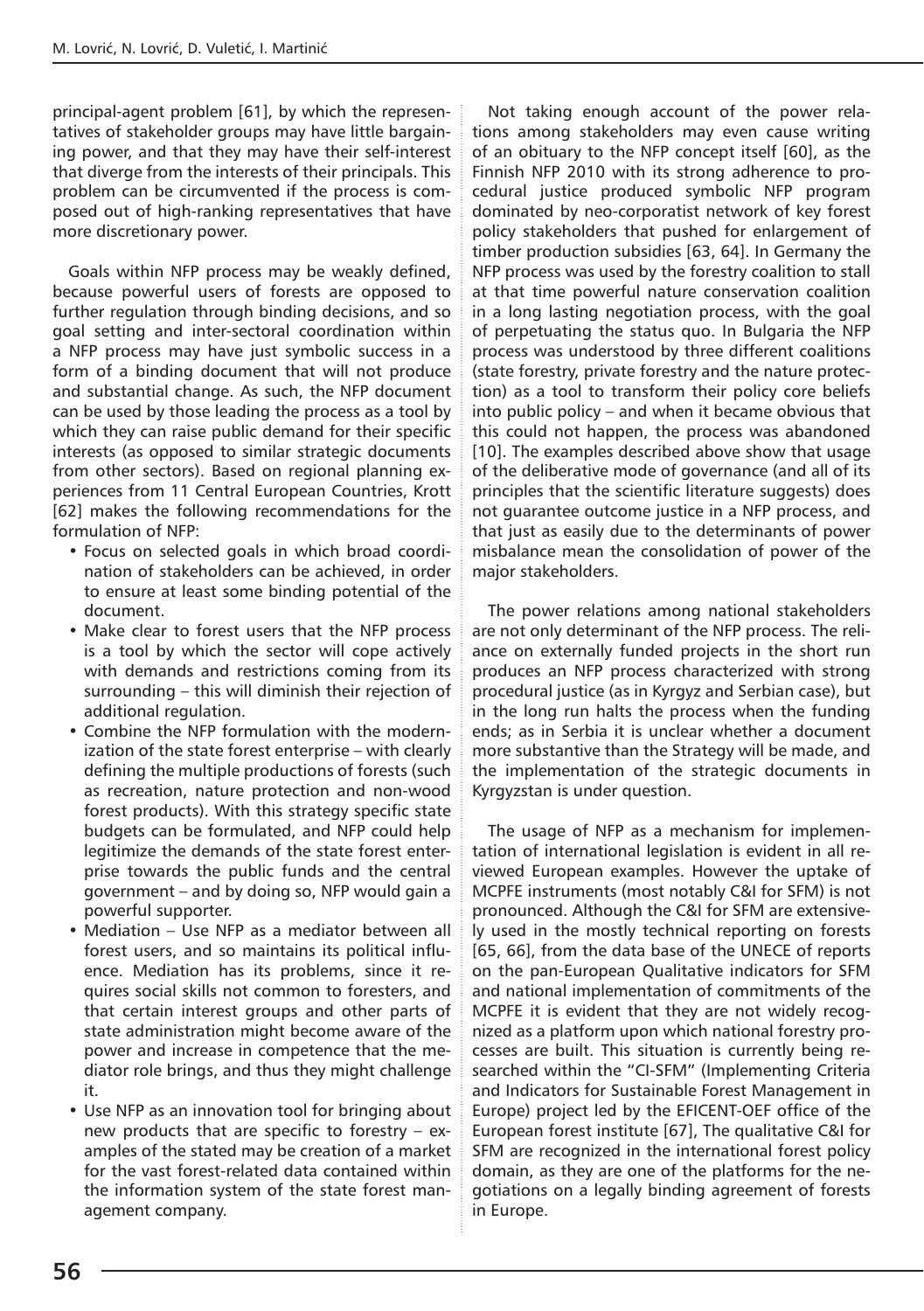## **Perspectives of NFP development in Croatia**

Strategic planning of the forestry sector is defined by the National Forest Policy and Strategy [68], which categorizes its activities into three time-categories: short-term (2003-2006), mid-term (2006-2008) and long-term (2008-). The activities are defined with respect to the strategic documents of the nature protection sector and international commitments, disseminated into the following topics: Management of forest ecosystems; Forest administration and legislation; Non-wood forest products; Forest based industry; Environment and physical planning; Education, research and international cooperation; Public relations. Assessment of the current situation transparently points to different issues, such as overlapping of different parts of state administration, restructuring of the Croatian Forests Ltd. (the state forest management company), management problems of private forests, under-managed non-wood forest products and the status of the wood-processing industry. However, unlike the realistic depiction of the status-quo, the strategic activities have been defined in an overambitious manner, and thus mostly have not been implemented. Although there is no explicit mention of NFP in the Strategy, it is defined as a principle instrument of the national forest policy in the Law on forests [69]. Croatia so far does not have an NFP. According to intermediary assessment of the Strategy [70]. 49% of the short-term activities and 33% of mid-term and long-term activities have been implemented. Due to the changes that have had happened from the defining of the Strategy [71] and its partial implementation, there is a need for a process in which new goals for the forestry sector are to be set.

Within the conceptual framework of Advocacy Coalition Framework [72], the NFP process in Croatia would have to encompass conflicts between different core beliefs and/or policy core beliefs of different coalitions (namely coalitions of forestry and nature protection) that would be impervious to policy oriented learning. The reduction of conflict among coalitions by a national "policy broker" (mediators of policy process who channel information among stakeholders and directly influence the output, do not have strong policy beliefs or abandon their preferences; [73]) is also not a dominant strategy, since scientific and state administration organizations can also be seen as a parts of the advocacy coalitions. A possible strategy would be mediation through an international policy broker, which is a viable option – especially since the NFPs are a potential subsidy target of the EU [13]. The assistance of external donors could also facilitate the harmonization of the NFP with respective international legislation both in its outcomes and in the process itself (i.e. usage of qualitative C&I for SFM as a policy platform). However, overly relying on external factors may impede one of the basic principles of NFP – country leadership, and thus lower the implementation of NFP on symbolic level once the funding ends.

Another momentum that could influence the NFP process are the external perturbations that may weaken the cohesion of the forestry coalitions, as parts of it (such as representatives of private forests, parts of the scientific community and private consulting companies) may modify their policy beliefs in order to reduce the uncertainty caused by the possible reorganization of the state forest management company – Croatian Forests Ltd., or by the further diminishing of the "green tax" (OKFŠ). Another momentum may be the strengthening of the nature protection sector, notably the State institute on nature protection [74] which may through the upcoming implementation of the EU nature protection network – Natura 2000 may have significant impact on the NFP and the forestry sector in general. Further perturbations may come in raising the importance of economic viability of forests due to the general stagnating economic situation in Croatia, which would then ease the access of some members of the forestry coalition to the central government. The national economic situation together with the upcoming accession to EU may raise the importance of the elements outside of the policy subsystem to a level in which the power relations and conflicts [71] may not play the leading role (as in the case of second Finnish NFP).

As stipulated previously, making the conflicts overt and recognizing the power relations among stakeholders is a prerequisite for a NFP which is not just symbolically accepted; otherwise these factors will impede its implementation. And as the theory behind NFP suggest, we should step out the frame of classical, instrumental rationality (practical solution gained through participatory formulation and participation) onto the communicative rationality, in which there is a continuous exchange between stakeholders that leads to change and adaptation of institutional arrangements. In this light the lack of ratification or the implementation of NFPs may not be considered negatively, for it is the process itself that is most important, as is represents the true test of "failure" or "success". The time for evaluation of the current strategic forestry goals in Croatia has clearly come, and for its policy subsystem to enter an inward spiral of negotiations that would result in a formal NFP. And regardless on the specifics of the outcome document, such process is needed as it would bring about institutional arrangements fitting to the current situation.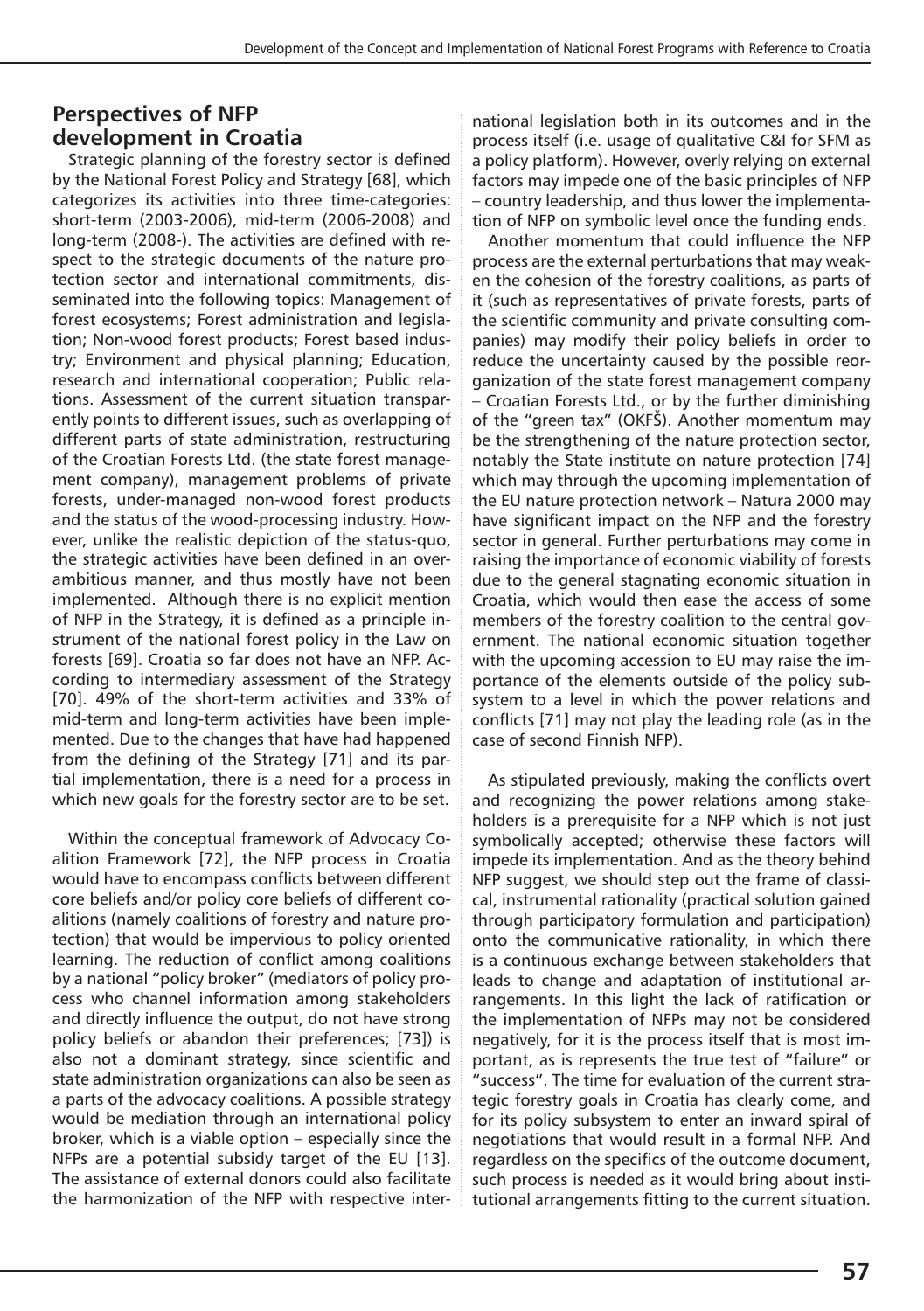## **REFERENCES**

- 1. UNCSD/IPF UNITED NATIONS COMMISSION FOR SUS-TAINABLE DEVELOPMENT / INTERGOVERNMENTAL PAN-EL ON FORESTS 1996 Report of the Secretary General. Ad Hoc Intergovernmental Panel on Forests. Third Session 9-20 September 1996 (E/CN, 17/IPF/1996/14)
- 2. SHANNON M A 1999 Moving from the limits and problems of rational planning toward a collaborative and participatory planning approach. EFI Proceedings 30, Vol I
- 3. SCHANZ H 2002 National forest programmes as discursive institutions. *Forest Policy Econ* 4: 269-279
- 4. FAO 2006a Understanding National Forest Programmes: Guidance for Practitioners. Rome, Italy. Available at: ftp://ftp.fao.org/docrep/fao/012/a0826e/a0826e00.pdf (Accessed: 3 February 2012)
- 5. MCPFE 2003a Vienna Resolution 1: Strengthen Synergies for Sustainable Forest Management in Europe through Cross-Sectoral Co-Operation and National Forest Programmes. Vienna, Austria. http://www.foresteurope.org/ filestore/foresteurope/Conferences/Vienna/vienna\_resolution\_v1.pdf (Accessed: 3 February 2012)
- 6. GLÜCK P, HUMPHREYS D 2002 Research into National Forest Programmes in a European context. *Forest Policy Econ* 4: 253-258
- 7. FAO 1996 Formulation, Execution and Revision of National Forestry Programmes–Basic principles and operational guidelines. FAO, Rome
- 8. FAO 2006b National Forest Programme Serbia Workshop on the National Forest Action Programme held at Head Office of the Public Enterprise "Srbija šume" in Belgrade on July 12 and 13, 2006
- 9. WINKEL G, SOTIROV M 2011 An obituary for national forest programmes? Analyzing and learning from the strategic use of "new modes of governance" in Germany and Bulgaria. *Forest Policy Econ* 13:143-154
- 10. FAO 1999 Status and Progress in the Implementation of National Forest Programmes—Outcome of an FAO World-wide Survey. FAO-Publication Series, Rome, p 42, Annexes
- 11. EGESTAD P S 1999 National forest programmes in clear terms. EFI Proceedings 30, Vol I
- 12. GLÜCK P 1997 European Forest Politics in Progress. *In*: Tikkanen I, Pajari B (*eds*) Future Forest Policies in Europe Balancing Economics and Ecological Demands. Proceedings of the International Conference, Joensuu, Finland, 15-18 June, 1997. EFI Proceedings no 22. European Forest Institute, Joensuu, Finland
- 13. BISANG K, ZIMMERMAN W 2003 Minimum requirements for sustainable use of forests in national forest programmes. Elements and principles for a study of Swiss forest policy
- 14. LINDBLOM C 1959 The science of muddling through. Public Administration Review 19: 79-88
- 15. HABERMAS J 1984 Theory of Communicative Action, Volume 1: Reasons and the Rationalization of Society. Beacon Press, p 460
- 16. RAWLS J 1999 A Theory of Justice. Harvard University press, p 560
- 17. DRYZEK J S 2000 Deliberative Democracy and Beyond. Liberals, Critics, Contestations. Oxford University Press, Oxford
- 18. ARTS B, VAN TATENHOVE J 2004 Policy and Power: A conceptual framework between the 'Old' and the 'New' Policy Idioms, 2004. *Policy Sci* 37: 339-356
- 19. ARTS B 2011 Forest Policy analysis and theory use: Overview and trends. *Forest Policy Econ* 16: 7-13
- 20. SHANNON M A 2002 Understanding Collaboration as Deliberative Communication, Organizational Form and Emergent Institution. EFI Proceedings 44: 7-27
- 21. APPELSTRAND M 2002 Participation and societal values: the challenge for lawmakers and policy practitioners. *Forest Policy and Economics* 4: 281-290
- 22. NECE 1998 The United Nations Economic Commission for Europe (ECE) Convention on Access to Information, Public Participation in Decision-Making and Access to Justice in Environmental Matters
- 23. ELASSER P 2002 Rules participation and negotiation and their possible influence on the content of a National Forest Programme. *Forest Policy Econ* 4: 291-300
- 24. ELASSER P 2007 Do "stakeholders" represent citizen interests? An empirical inquiry into assessments of policy aims in the National Forest Programme for Germany. F*orest Policy Econ* 9: 1018-1030
- 25. HOWLETT M 1999 Policy learning and policy change: reconciling knowledge and interests in the policy process. EFI Proceedings 30, Vol I
- 26. PÜLZL H, RAMESTEINER E 2004 A Methodological Tool for the Evaluation of the Implementation of International Commitments on National and Sub-National Levels. EFI Proceedings No. 52
- 27. IPF / IFF 2003 Proposals for Action. Available at: http:// www.un.org/esa/forests/pdf/ipf-iff-proposalsforaction.pdf (Accessed: 4 February 2012)
- 28. IFF 1999 Practitioner's Guide to the Implementation of the IPF Proposals for Action. Second Revised Edition, Eschborn, Germany
- 29. UNFF 2007 Non-legally Binding Instrument on All Types of Forest. Available at: http://www.un.org/esa/forests/ pdf/session\_documents/unff7/UNFF7\_NLBI\_draft.pdf (Accessed: 4 February 2012)
- 30. MCPFE 1993 Resolution H3: Forestry Cooperation with Countries with Economies in Transition. Helsinki, Finland. Available at: http://www.foresteurope.org/filestore/foresteurope/Conferences/Helsinki/helsinki\_resolution\_h3.pdf (Accessed: 4 February 2012)

**58**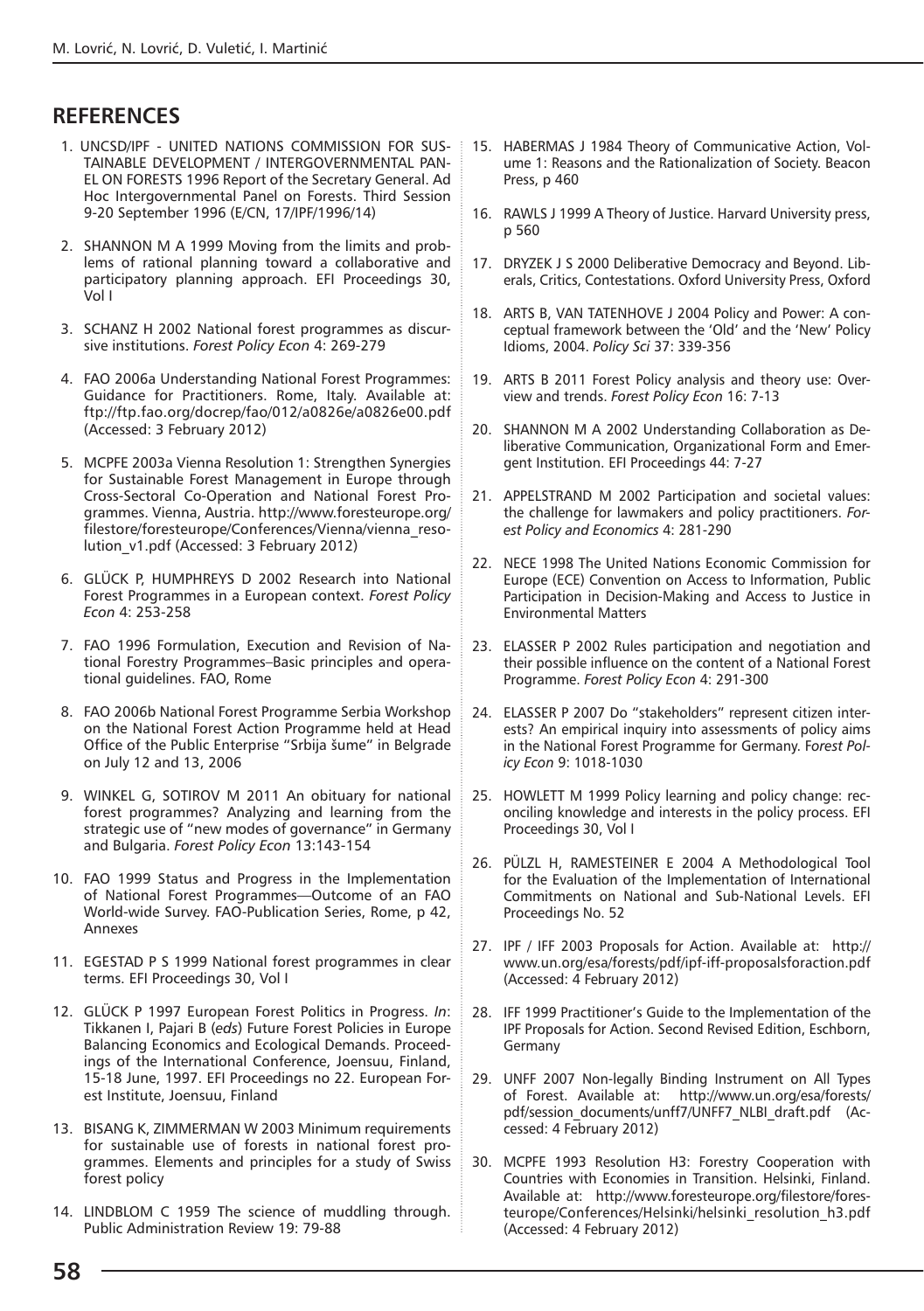- 31. MCPFE 1998a Resoulution L2: Pan-European Criteria, Indicators and Operational Level Guidelines for Sustainable Forest Management. Lisbon, Portugal. Available at: http://www.foresteurope.org/filestore/foresteurope/ Conferences/Lisbon/lisbon\_resolution\_l2.pdf (Accessed: 4 February 2012)
- 32. MCPFE 1998b Annex 1 of the Resoution L2: Pan-European Criteria and Indicators for Sustainable Forest Management. Lisbon, Portugal. Available at: http://www.foresteurope.org/filestore/foresteurope/Conferences/Lisbon/ lisbon\_resolution\_l2a1.pdf (Accessed: 4 February 2012)
- 33. MCPFE, 2002 Improved Pan-European Criteria and indicators for Sustainable Forest Management. Vienna, Austria. Available at: http://www.foresteurope.org/filestore/ foresteurope/Conferences/Vienna/Vienna\_Improved\_Indicators.pdf (Accessed: 4 February 2012)
- 34. MCPFE 2003b Vienna Living Forest Summit Declaration: European Forests – Common Benefits, Shared Responsibilities. Vienna, Austria. Available at: http://www.foresteurope.org/filestore/foresteurope/Conferences/Vienna/ vienna\_declaration.pdf (Accessed: 4 February 2012)
- 35. MCPFE 2007a Warsaw Declaration. Warsaw, Poland. Available at: http://www.foresteurope.org/filestore/foresteurope/Conferences/Varsaw/warsaw\_declaration.pdf (Accessed: 4 February 2012)
- 36. MCPFE 2007b Warsaw Resolution 2: Forests and Water. Warsaw, Poland. Available at: http://www.foresteurope. org/filestore/foresteurope/Conferences/Varsaw/warsaw\_ resolution\_2.pdf (Accessed: 4 February 2012)
- 37. MCPFE 2011 Oslo Ministerial Decision: European Forests 2020. Oslo, Norway. Available at: http://www.foresteurope.org/filestore/foresteurope/Conferences/Oslo\_2011/ FORESTEUROPE\_MinisterialConference\_Oslo2011\_EuropeanForests2020\_AdoptedatMinConf14-16June2011. pdf (Accessed: 4 February 2012)
- 38. COUNCIL OF THE EUROPEAN UNION 1998 Council Resolution of 15 December 1998 on a Forestry Strategy for the European Union.1999/C 56/01. Available at: http:// eurlex.europa.eu/LexUriServ/LexUriServ.do?uri=OJ:C:199 9:056:0001:0004:EN:PDF (Accessed: 1 February 2012)
- 39. EUROPEAN COMMISSION 2006 Communication from the Commission to the Council and the European Parliament on an EU Forest Action Plan.Sec (2006) 748. Available at: http://eur-lex.europa.eu/LexUriServ/LexUriServ. do?uri=COM:2006:0302:FIN:EN:PDF (Accessed: 1 February 2012)
- 40. FAO 2012 National Forest Programme Facility. Available at: http://www.nfp-facility.org/en/ (Accessed: 3 March 2012)
- 41. UNECE 2012 Database of reports on the pan-European Qualitative indicators for sustainable forest management and national implementation of commitments of the Ministerial Conference on the Protection of Forests in Europe. Available at: http://www.unece.org/fileadmin/ DAM/publications/timber/ (Accessed: 8 February 2012)
- 42. GOVERNMENT OF THE REPUBLIC OF MACEDONIA 2006 Strategy for Sustainable Development of Forestry in the

Republic of Macedonia Available at: http://www.mnfpsfao.org.mk/ (Accessed: 15 February 2012)

- 43. BMWEL DAS BUNDESMINISTERIUM FÜR ERNÄHRUNG, LANDWIRTSCHAFT UND VERBRAUCHERSCHUTZ, (FED-ERAL MINISTRY OF FOOD, AGRICULTURE AND CON-SUMER PROTECTION) 2003 NationalesWaldprogramm Deutschland (National forest program of Germany). BMVEL, Ref. 534. Available at: http://www.nwp-online. de/fileadmin/redaktion/dokumente/Phase-2/langfassung.pdf (Accessed: 15 February 2012)
- 44. OLLONQUIST P 2006 National Forest Program in Sustainable Forest Management. Working Papers of the Finnish Forest Research Institute 38: 14-27
- 45. FMAF FINNISH MINISTRY OF AGRICULTURE AND FORESTRY, 1999 Finland's National Forest Programme<br>2010. Available at: http://wwwb.mmm.fi/kmo/ http://wwwb.mmm.fi/kmo/ english/2010en.pdf (Accessed: 20 February 2012)
- 46. FMAF FINNISH MINISTRY OF AGRICULTURE AND FORESTRY, 2008 Finland's National Forest Programme 2015. Available at: http://www.mmm.fi/attachments/ metsat/kmo/5yGFtgJQ5/Finlands\_National\_Forest\_Programme\_2015\_final.pdf (Accessed: 20 February 2012)
- 47. SAEFL SWISS AGENCY FOR THE ENVIRNMENT, FOR-ESTS AND LANDSCAPE 2004 Swiss National Forest Programme (Swiss NFP), Environmental documentation No. 363, Swiss Agency for the Environment, Forests and Landscape, Bern, p 117
- 48. KOUPLEVATSKAYA I 2006 The national forest programme as an element of forest policy reform: findings from Kyrgyzstan. FAO Corporate document repository. Available at: http://www.fao.org/docrep/009/a0970e/ a0970e05.htm 25.4.2012. (Accessed: 20 February 2012)
- 49. UNDELAND A 2011 Forest management and use in the Kyrgyz Republic: development potential. PROFOR, p 84
- 50. KOUPLEVATSKAYA-YUNUSOVA I, BUTTOUD G 2006 Assessment of an iterative process: The double spiral of redesigning participation. *Forest Policy Econ* 8: 529-541
- 51. GOVERNMENT OF THE KYRGYZ REPUBLIC 2004a Decree on approval of the concept of forestry development in Kyrgyz Republic. April 14, No. 256, Bishkek
- 52. GOVERNMENT OF THE KYRGYZ REPUBLIC 2004b Decree on approval of the National forest programme of the Kyrgyz Republic for the period from 2005 to 2015. November 25, No. 858, Bishkek
- 53. GOVERNMENT OF THE KYRGYZ REPUBLIC 2006 Decree on approval of the National action plan for the development of the Kyrgyz Republic from 2006 to 2010. September 27, No. 693, Bishkek
- 54. UNECE 2010 Reporting on the pan-European Qualitative Indicators for Sustainable Forest Management and National Implementation of Commitments of the Ministerial Conference on the Protection of Forests in Europe – Slovenian Country Report. Available at: http://www. unece.org/fileadmin/DAM/publications/timber/QL\_SoEF\_ Slovenia\_2\_final.pdf (Accessed: 20 February 2012)